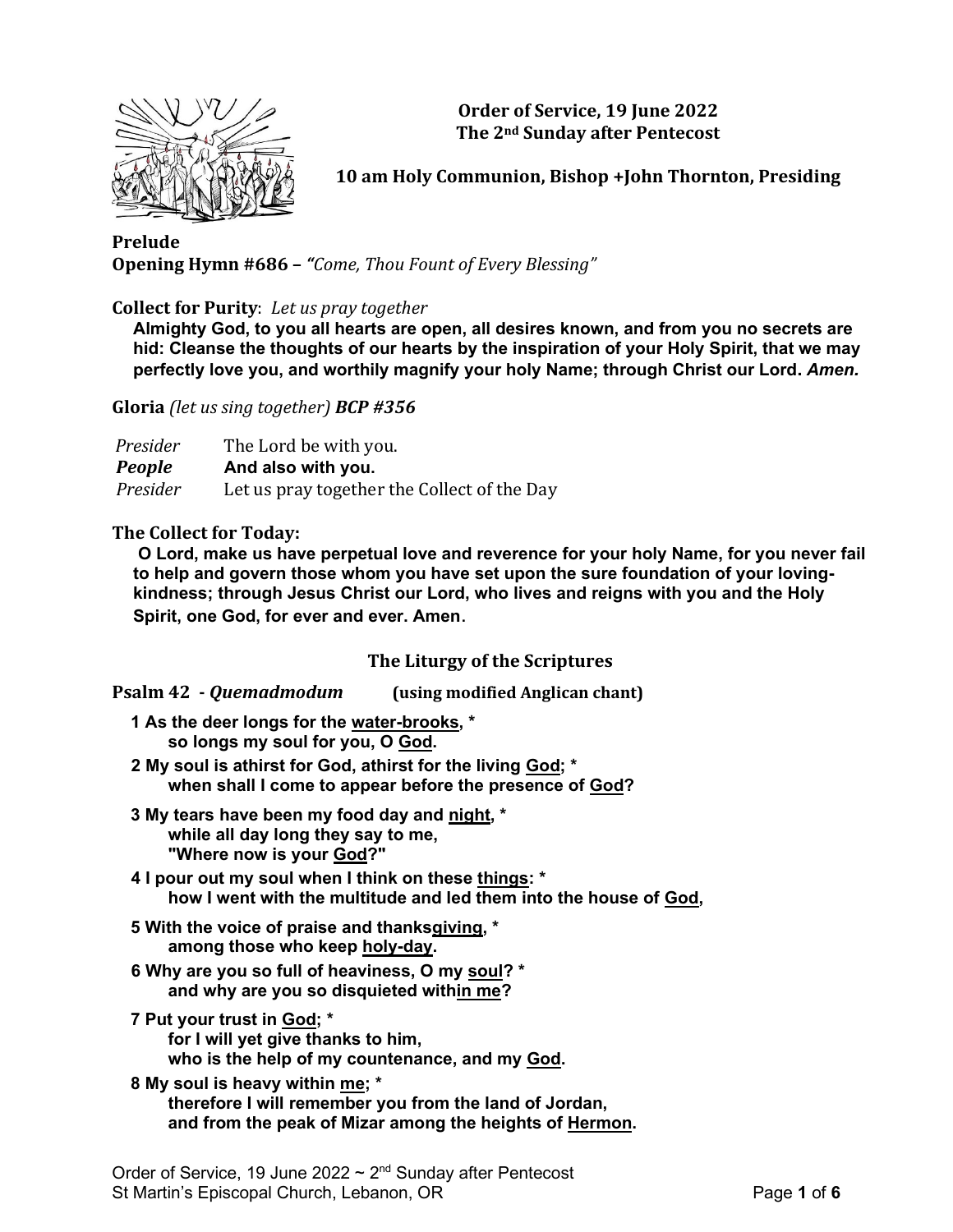- **9 One deep calls to another in the noise of your cataracts; \* all your rapids and floods have gone over me.**
- **10 The LORD grants his loving-kindness in the daytime; \* in the night season his song is with me, a prayer to the God of my life.**
- **11 I will say to the God of my strength, "Why have you forgotten me? \* and why do I go so heavily while the enemy oppresses me?"**
- **12 While my bones are being broken, \* my enemies mock me to my face;**
- **13 All day long they mock me \* and say to me, "Where now is your God?"**
- **14 Why are you so full of heaviness, O my soul? \* and why are you so disquieted within me?**
- **15** *(Second part of chant)* **Put your trust in God; \* for I will yet give thanks to him, who is the help of my countenance, and my God.**

# **Psalm 43 -** *Judica me, Deus* **(using modified Anglican chant)**

- **1 Give judgment for me, O God, and defend my cause against an ungodly people; \* deliver me from the deceitful and the wicked.**
- **2 For you are the God of my strength; why have you put me from you? \* and why do I go so heavily while the enemy oppresses me?**
- **3 Send out your light and your truth, that they may lead me, \* and bring me to your holy hill and to your dwelling;**
- **4 That I may go to the altar of God, to the God of my joy and gladness; \* and on the harp I will give thanks to you, O God my God.**
- **5 Why are you so full of heaviness, O my soul? \* and why are you so disquieted within me?**
- **6 Put your trust in God; \* for I will yet give thanks to him, who is the help of my countenance, and my God.**

# **The Second Lesson** is a Reading from the **Letter of Paul to the Galatians 3:2-29**

Now before faith came, we were imprisoned and guarded under the law until faith would be revealed. Therefore the law was our disciplinarian until Christ came, so that we might be justified by faith. But now that faith has come, we are no longer subject to a disciplinarian, for in Christ Jesus you are all children of God through faith. As many of you as were baptized into Christ have clothed yourselves with Christ. There is no longer Jew or Greek, there is no longer slave or free, there is no longer male and female; for all of you are one in Christ Jesus. And if you belong to Christ, then you are Abraham's offspring, heirs according to the promise.

- Hear what the Spirit is saying to God's people
- **Thanks be to God**

Order of Service, 19 June 2022  $\sim$  2<sup>nd</sup> Sunday after Pentecost St Martin's Episcopal Church, Lebanon, OR Page **2** of **6**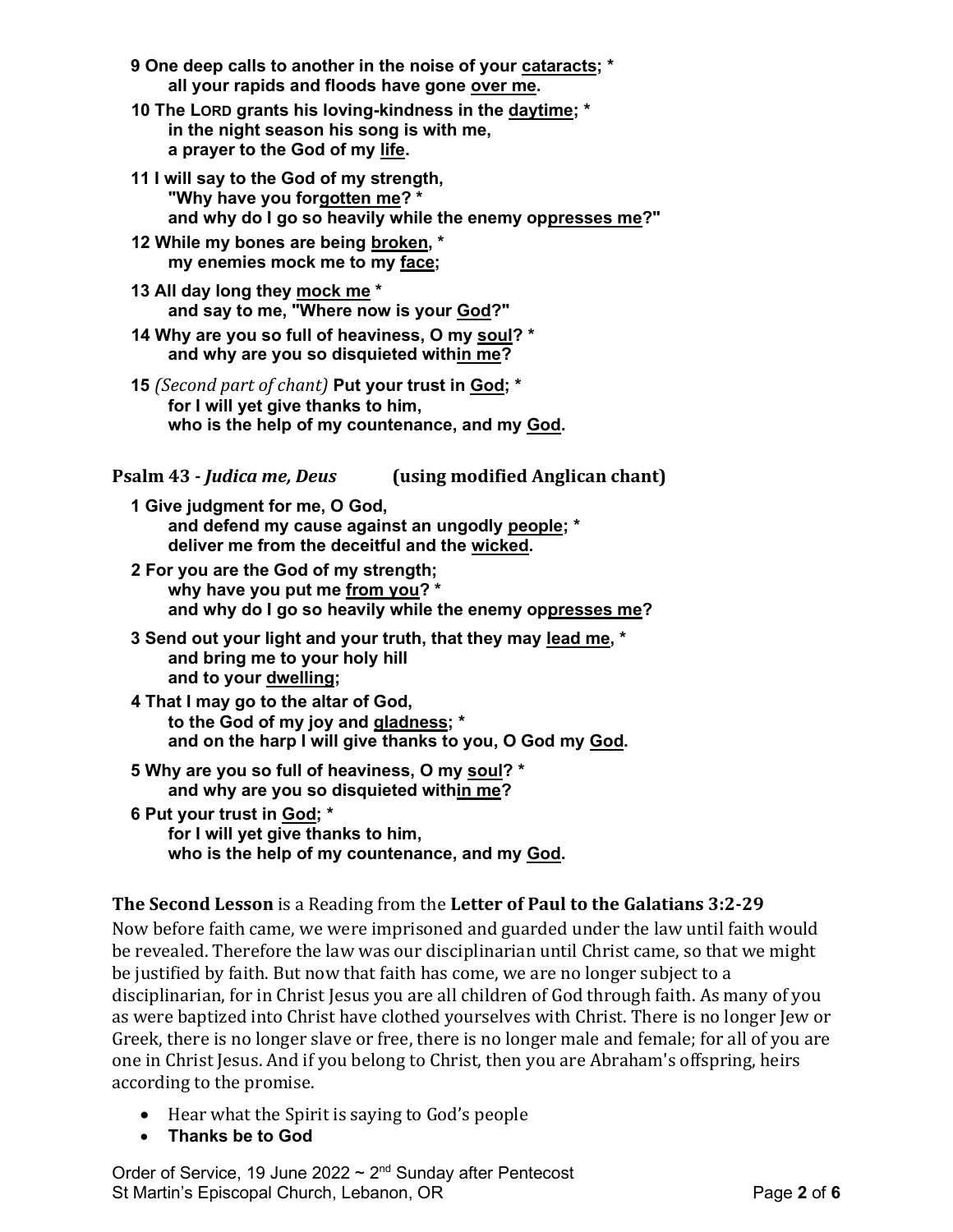## **Gospel Hymn #529 –** *"In Christ There is No East or West"*

## **The Holy Gospel** of our Lord and Savior Jesus Christ, according to **Luke 8:26-39** • **Glory to you Lord Christ**

Jesus and his disciples arrived at the country of the Gerasenes, which is opposite Galilee. As he stepped out on land, a man of the city who had demons met him. For a long time he had worn no clothes, and he did not live in a house but in the tombs. When he saw Jesus, he fell down before him and shouted at the top of his voice, "What have you to do with me, Jesus, Son of the Most High God? I beg you, do not torment me" -- for Jesus had commanded the unclean spirit to come out of the man. (For many times it had seized him; he was kept under guard and bound with chains and shackles, but he would break the bonds and be driven by the demon into the wilds.) Jesus then asked him, "What is your name?" He said, "Legion"; for many demons had entered him. They begged him not to order them to go back into the abyss.

Now there on the hillside a large herd of swine was feeding; and the demons begged Jesus to let them enter these. So he gave them permission. Then the demons came out of the man and entered the swine, and the herd rushed down the steep bank into the lake and was drowned.

When the swineherds saw what had happened, they ran off and told it in the city and in the country. Then people came out to see what had happened, and when they came to Jesus, they found the man from whom the demons had gone sitting at the feet of Jesus, clothed and in his right mind. And they were afraid. Those who had seen it told them how the one who had been possessed by demons had been healed. Then all the people of the surrounding country of the Gerasenes asked Jesus to leave them; for they were seized with great fear. So he got into the boat and returned. The man from whom the demons had gone begged that he might be with him; but Jesus sent him away, saying, "Return to your home, and declare how much God has done for you." So he went away, proclaiming throughout the city how much Jesus had done for him.

- This is the Gospel of the Lord
- **Praise to you Lord Christ**

## **Sermon Bishop +John Thornton**

**The Beatitudes -** Let us affirm our faith in words from the teaching of Jesus: *(Matt 5: 1-12) Responsively: Presider and Congregation*

**<sup>3</sup> "**Blessed are the poor in spirit, for theirs is the kingdom of heaven.

**<sup>4</sup> "Blessed are those who mourn, for they will be comforted.**

**<sup>5</sup> "**Blessed are the meek, for they will inherit the earth.

**<sup>6</sup> "Blessed are those who hunger and thirst for righteousness, for they will be filled.**

**<sup>7</sup> "**Blessed are the merciful, for they will receive mercy.

**<sup>8</sup> "Blessed are the pure in heart, for they will see God.**

**<sup>9</sup> "**Blessed are the peacemakers, for they will be called children of God.

#### **<sup>10</sup> "Blessed are those who are persecuted for the sake of righteousness, for theirs is the kingdom of heaven.**

**<sup>11</sup> "**Blessed are you when people revile you and persecute you and utter all kinds of evil against you falsely on my account.

Order of Service, 19 June 2022  $\sim$  2<sup>nd</sup> Sunday after Pentecost St Martin's Episcopal Church, Lebanon, OR **Page 3** of 6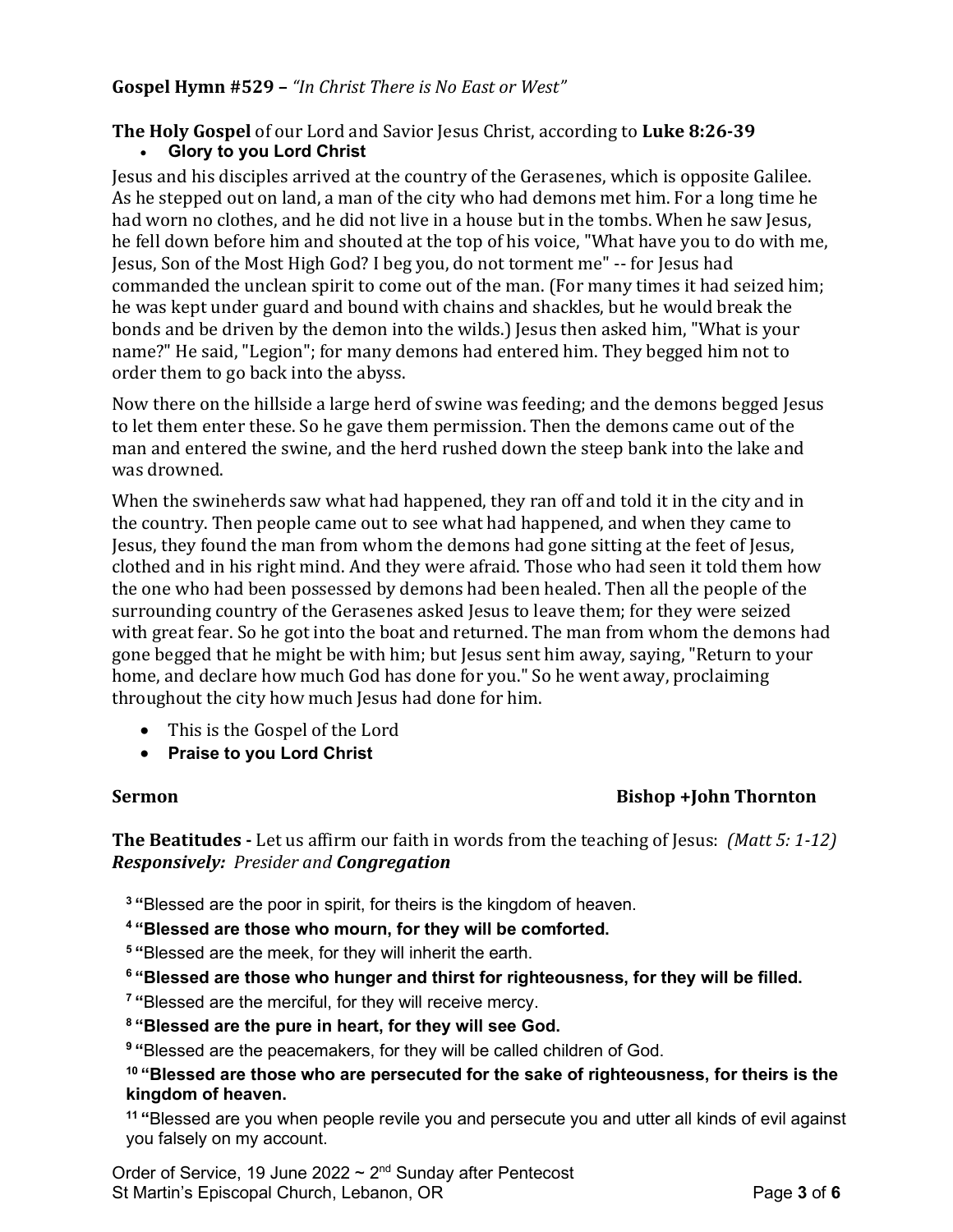**<sup>12</sup> Rejoice and be glad, for your reward is great in heaven, for in the same way they persecuted the prophets who were before you.**

**Prayers of the People - Form III, p. 387 BCP**

**The Peace** *Presider* The peace of the Lord be always with you. *People* **And also with you.**

#### **The Liturgy of the Table**

**The Offertory Sentence:** Walk in love as Christ loved us and gave himself for us, an offering and sacrifice to God.

**Hymn of Presentation** *'Doxology with Alleluias'* **(sing to the tune of hymn 618) Praise God, from whom all blessings flow; Praise God, all creatures here below; Alleluia, Alleluia! Praise God above ye heavenly hosts: Praise Father, Son, and Holy Ghost. Alleluia, Alleluia! Alleluia, Alleluia! Alleluia!**

**Continue with Eucharistic Prayer B BCP p. 367**

| <b>Presider</b> | The Lord be with You                       |
|-----------------|--------------------------------------------|
| People          | And also with you.                         |
| <b>Presider</b> | Lift up your hearts                        |
| People          | We lift them to the Lord.                  |
| <b>Presider</b> | Let us give thanks to the Lord our God.    |
| People          | It is right to give God thanks and praise. |

It is right, and a good and joyful thing, always and everywhere to give thanks to you, Father Almighty, Creator of heaven and earth.

But chiefly are we bound to praise you for the glorious resurrection of your Son Jesus Christ our Lord; for he is the true Paschal Lamb, who was sacrificed for us, and has taken away the sin of the world. By his death he has destroyed death, and by his rising to life again he has won for us everlasting life.

Therefore, we praise you, joining our voices with Angels and Archangels and with all the company of heaven, who for ever sing this hymn to proclaim the glory of your Name:

*Presider and People (sing SANCTUS to the tune S. 130 in the front of the Blue Hymnal)*

**Holy, Holy, Holy Lord, God of power and might, Holy, Holy, Holy Lord, God of power and might, Heaven and earth are full of your glory. Hosanna in the highest. Hosanna in the highest. Blessed is he who comes in the name of the Lord. Hosanna in the highest. Hosanna in the highest.**

We give thanks to you, O God, for the goodness and love which you have made known to us in creation; in the calling of Israel to be your people; in your Word spoken through the prophets; and above all in the Word made flesh, Jesus, your Son. For in these last days you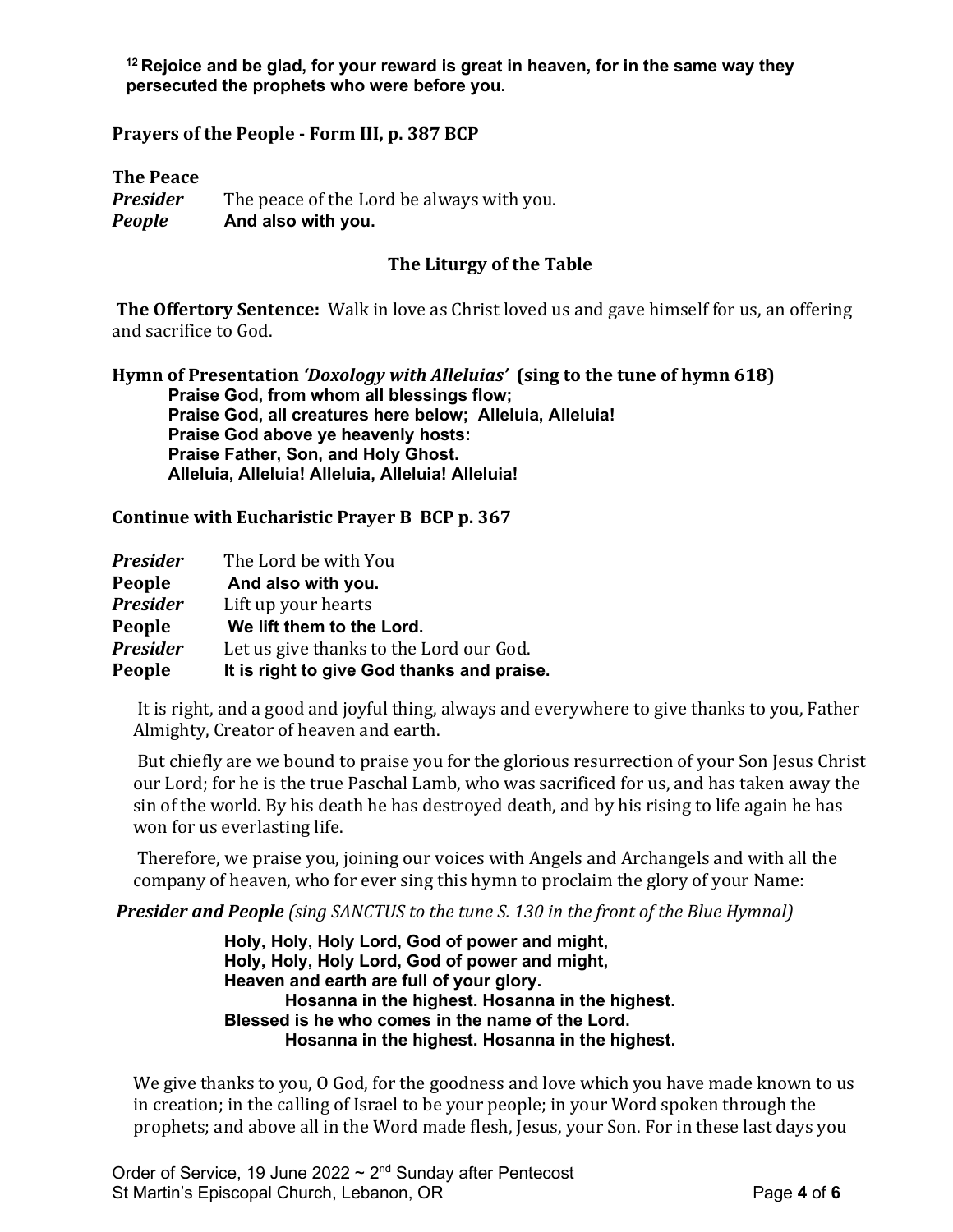sent him to be incarnate from the Virgin Mary, to be the Savior and Redeemer of the world. In him, you have delivered us from evil, and made us worthy to stand before you. In him, you have brought us out of error into truth, out of sin into righteousness, out of death into life.

*At the following words concerning the bread, the Presider lays a hand upon it;*

On the night before he died for us, our Lord Jesus Christ took bread; and when he had given thanks to you, he broke it, and gave it to his disciples, and said, "Take, eat: This is my Body, which is given for you. Do this for the remembrance of me."

After supper he took the cup of wine; and when he had given thanks, he gave it to them, and said, "Drink this, all of you: This is my Blood of the new Covenant, which is shed for you and for many for the forgiveness of sins. Whenever you drink it, do this for the remembrance of me."

Therefore, according to his command, O Father,

# *Presider and People say together:*

**We remember his death, We proclaim his resurrection, We await his coming in glory;**

## *The Presider continues*

And we offer our sacrifice of praise and thanksgiving to you, O Lord of all; presenting to you, from your creation, this bread and this wine.

We pray you, gracious God, to send your Holy Spirit upon these gifts that they may be the Sacrament of the Body of Christ and his Blood of the new Covenant. Unite us to your Son in his sacrifice, that we may be acceptable through him, being sanctified by the Holy Spirit. In the fullness of time, put all things in subjection under your Christ, and bring us to that heavenly country where, with the Blessed Mary and Martin and all your saints, we may enter the everlasting heritage of your sons and daughters; through Jesus Christ our Lord, the

firstborn of all creation, the head of the Church, and the author of our salvation. By him, and with him, and in him, in the unity of the Holy Spirit all honor and glory is yours, Almighty Father, now and forever. *Amen.*

## *And now as our Savior Christ has taught us, we are bold to sing:*

**Our Father in heaven, hallowed be your Name, Your kingdom come, your will be done, on earth as it is in heaven. Give us this day our daily bread. And forgive us our sins, as we forgive those who sin against us. Save us from the time of trial And deliver us from evil. For the kingdom, the power, and the glory, are yours now and forever,** *Amen Amen*

**The Breaking of the Bread:** Christ our Passover is sacrificed for us; *Therefore, let us keep the feast.*